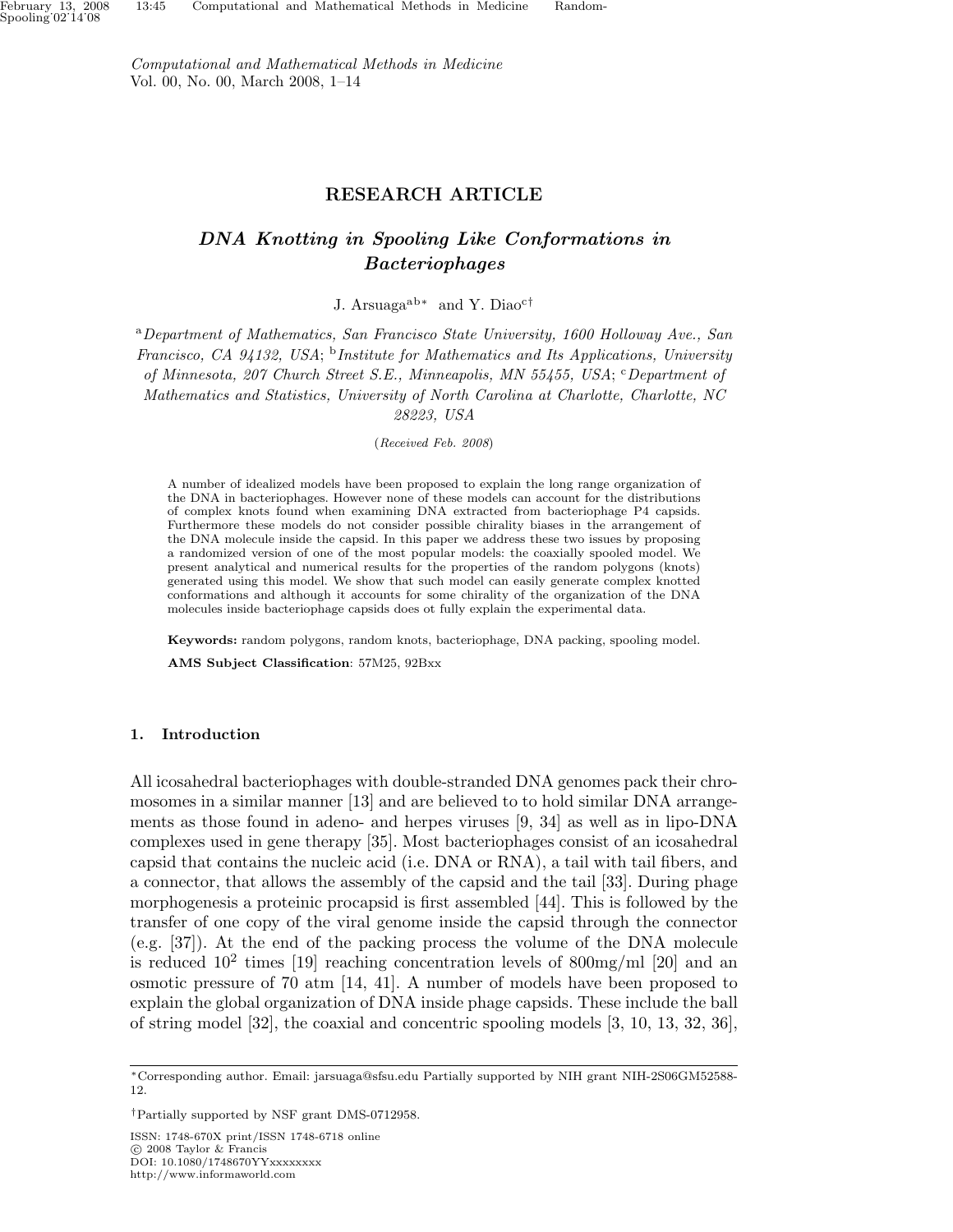the spiral-fold model [7], the folded toroidal model [18], the twisted toroidal model [30] and liquid crystalline models (e.g. [22]). Spooling and toroidal models are the most accepted in the biological community [3, 10, 13, 32, 33, 36] however liquid crystalline models are somewhat more consistent with local properties of the DNA molecule under extreme conditions of pressure [38] and have been proposed for chromosome organization in other viruses [9, 34]. Here we investigate if spooling like conformations are consistent with data obtained from bacteriophage P4 capsids.

Bacteriophage P4 has an icosahedral capsid and its genome is a double-stranded DNA genome, 10 to 11.5 Kb in length, flanked by 16 bp single-stranded ends that are complementary in sequence [44]. The packaged genome is preserved as a linear molecule [31] by keeping at least one of its ends attached to the connector region[11]. However a high percentage of DNA molecules extracted from bacteriophage P4 are closed circular knots. Furthermore most of these knots have an elevated knot complexity. This phenomenon is further magnified in P4 tailless mutants [4, 23, 24] and in naturally occurring deletion mutants [45]. In [4] it was shown that the majority of the knots are formed inside the viral capsid and therefore may be used as reporters for the DNA organization inside the capsid. In fact, analysis of knots of up to 7 crossings, revealed a very distinct distribution of knots. Some of the characteristics include the absence of the four crossing knot (called the figure eight knot in knot theory) and a prevalence of toroidal knots (i.e. knots that can be constructed on the surface of a torus) over twist knots [5, 39]. These findings suggested a chiral organization of the viral genome [5].

Current idealized models have rarely been confronted with these data and if so they have been unable to reproduce such knot distributions. For instance in [3, 21] molecular dynamics simulations of the coaxially and concentrically spooling models were unsuccessful in obtaining knotted conformations. On the other hand, models that explain the knotting under these conditions of confinement [2, 4, 5, 27, 28] show very unrealistic conformations for the viral genome and are far from those models proposed by other groups. This discrepancy between DNA packing models and knotting of DNA in P4 phages motivates this study.

In this paper, we present a randomized spooling model and investigate the knotting and chirality of the generated configurations. First we introduce the essential mathematical concepts needed for understanding this paper and briefly describe the previously published experimental results. Second we describe the *spooling ran*dom polygon. Next we provide some analytical estimates of the complexity and of the relationship between the spooling of a random polygon with its knotting probability. Finally we perform numerical studies to compute the knotting probability and complexity.

# 2. Methods

In this section we will first provide some basic mathematical background on knot theory. We will then give a detailed description of our model. After that, we will talk about what mathematical quantities we would like to estimate and how we will carry out our simulations to compute these quantities.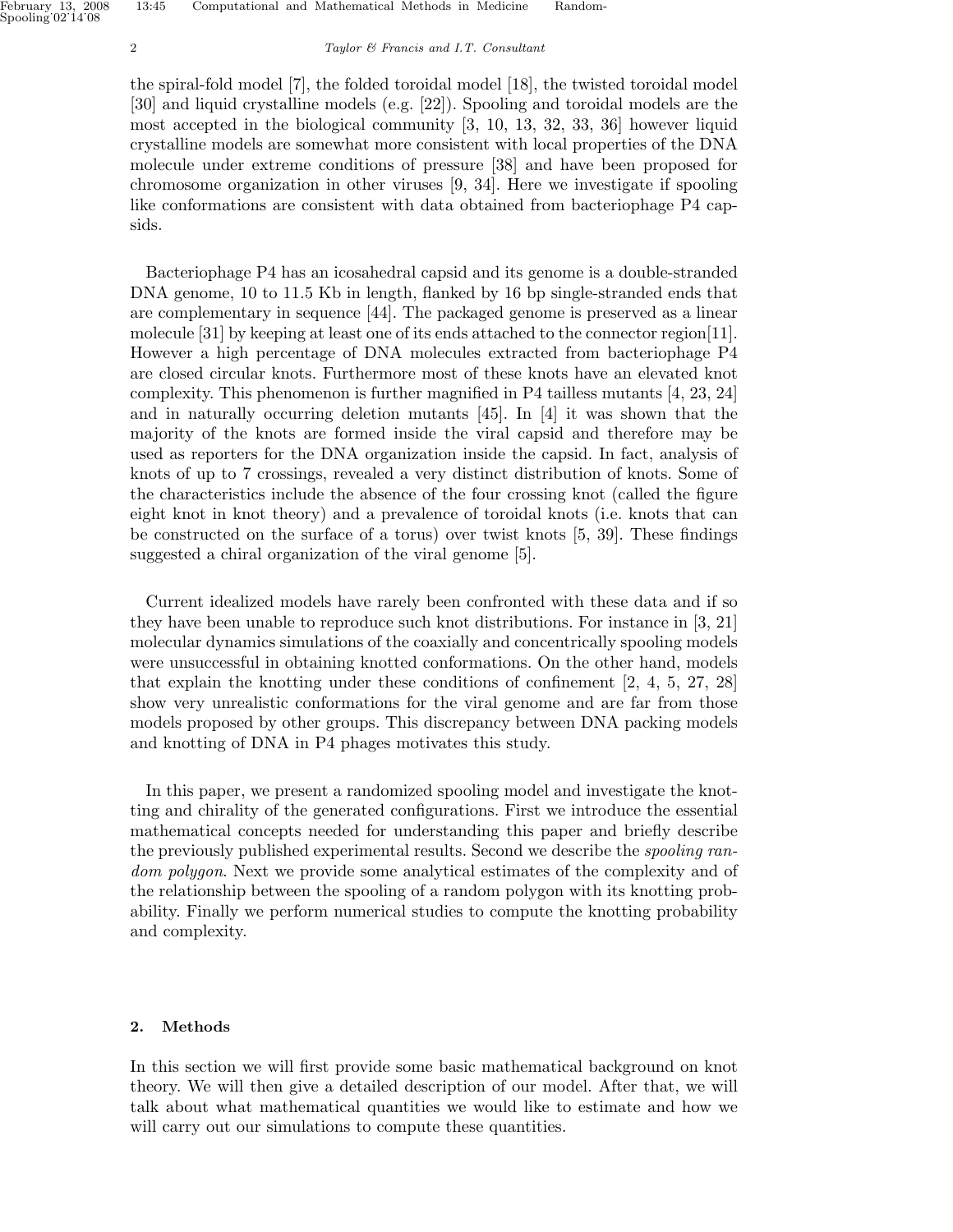# 2.1. Basic Mathematical Background

The most relevant topological concepts used in this paper are given in this subsection. For a more detailed exposition of the basics of knot theory please refer to a standard text such as [1, 25].

A knot K is a simple closed curve in  $\mathbb{R}^3$ . In this paper we assume that such a curve is a piece-wise smooth curve (this includes a space polygon without selfintersections). For a fixed knot  $K$ , a regular projection of K is a projection of the simple closed curve onto a plane such that no more than two segments of  $K$  cross at the same point in the projection. If the over/under information of the strands at each intersection is kept, then the projection is called a knot diagram. A fundamental theorem in knot theory states that two knots  $K_1$  and  $K_2$  are topologically equivalent if and only if any regular diagram of  $K_1$  can be changed to a regular diagram of  $K_2$  through a sequence of *Reidemeister moves*, as illustrated in Figure 1. An intersection in a knot diagram is called a crossing. The minimum number of



Figure 1. Reidemeister moves

crossings among all possible knot diagrams that are topologically equivalent to  $K$ is called the *crossing number* of K and is denoted by  $Cr(K)$ . The average number of crossings over all possible regular projections of  $K$  (as a fixed space curve) is called the *average crossing number* of K and is denoted by  $ACN(K)$ . Note that  $Cr(K)$  is a knot invariant since it is the minimum number of crossings among all possible knot diagrams that are topologically equivalent to  $K$ , but not  $ACN(K)$ , as it is a quantity that would be affected by a geometric (not topological) change of K.

An important concept in this paper is that of chirality. A knot  $K$  is said to be achiral if it is topologically equivalent to its mirror image, otherwise it is said to be chiral. For example, the right-handed trefoil is topologically distinct from its mirror image (which is the left-handed trefoil). On the other hand, the only four crossing knot  $4<sub>1</sub>$  (also called the figure eight knot) is achiral. If each crossing in a diagram of K is assigned a +1 or  $-1$  following the sign convention shown in Figure 2, then the summation of these  $\pm 1$ 's is called the *writhe* of this diagram. For example, the writhe of the minimum projection of the knot  $4<sub>1</sub>$  is zero, whereas



Figure 2. The crossing sign convention and the projections of the right-handed, left-handed trefoils and the figure eight knot whose writhes are 3, −3 and 0 respectively.

the writhe of the minimum projection of the right-handed trefoil is  $+3$  (see Figure 2). The *average writhe* of the knot K (as a space curve), on the other hand, is the average of the writhe over all its regular projection diagrams. In the literature the average writhe is often just called writhe. However in this paper we will make a distinction to avoid the possible confusion. Therefore, the writhe always refers to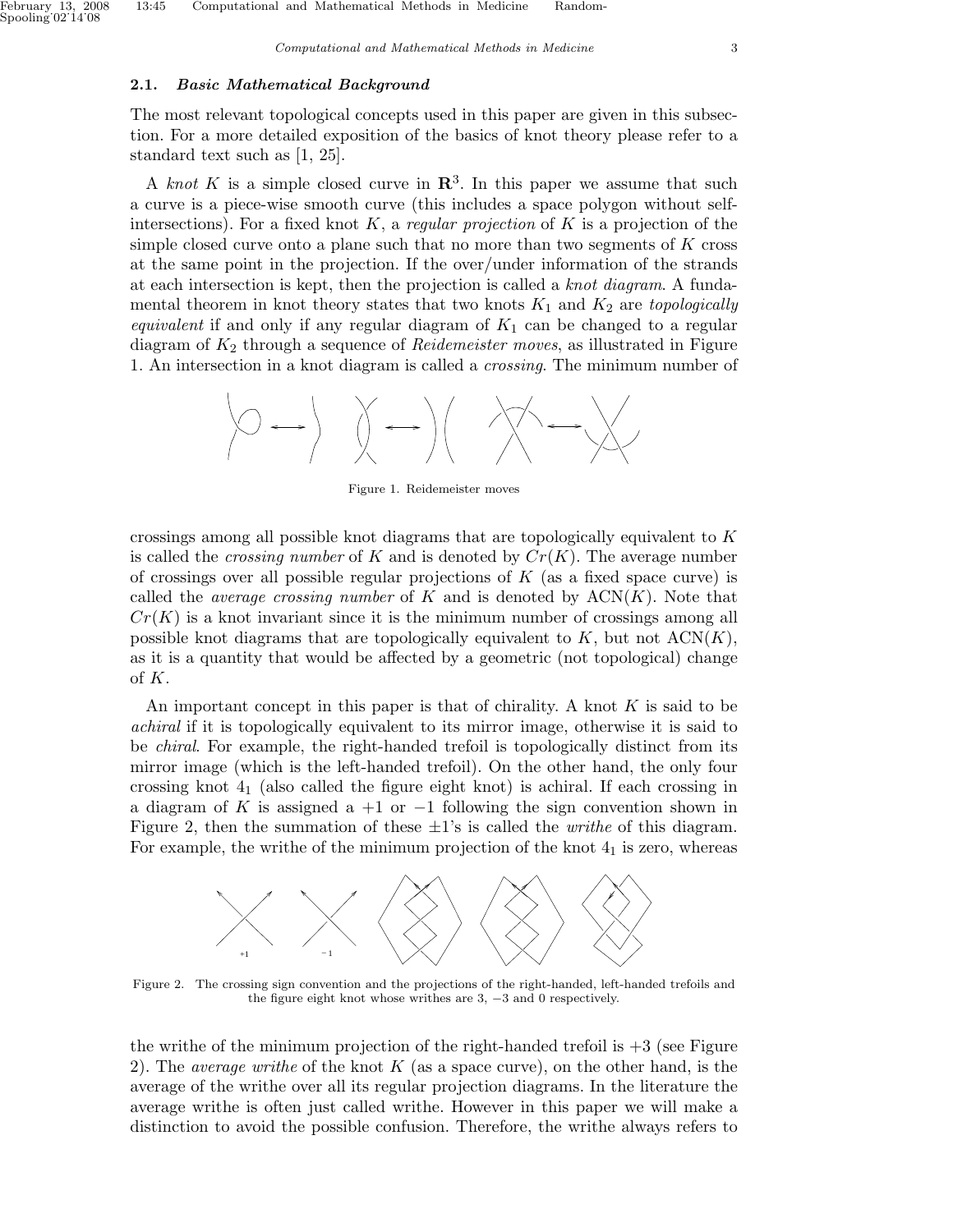a single knot projection and the average writhe of  $K$  is the average of the writhe over all regular diagrams of  $K$ . If the writhe were a knot invariant, one would easily conclude that the writhe of an achiral knot projection must be zero since the writhe of a knot diagram changes sign upon reflection. Unfortunately this is not the case. For example the trivial knot can have a writhe as high as one wants since a simple super-coil is an unknot and can have as many twists as one wants (which gives a writhe as high as one wants). However, the writhe still provides a measure for the chirality of a knot in the average sense: if two random knots were to be generated by the same generating method but with fixed knot types so that one of them is chiral and the other is achiral, then the mean of the average writhe of the achiral random knots would tend to be closer to zero. In this sense one may argue that the chirality of a (random) knot can be quantified by its writhe. Furthermore, the impact of writhe on the chirality of a knot is more visible for knots with certain structure, as we shall see from Theorem 3.3 and its consequences. An important concept connecting the writhe with the knottedness of  $K$  (which is used in Theorem 3.3) is that of Seifert circles. If every crossing in a knot diagram is split as shown at the left side of Figure 3, then the result is a collection of disjoint (topological) circles called the Seifert circles of the knot diagram, see Figure 3.



Figure 3. Splitting a knot diagram into Seifert circles.

#### 2.2. Existing Experimental Data

This study is motivated by the data previously published in

[4, 5, 23, 24, 39, 40, 45]. In these experiments bacteriophages were grown in E-coli cells lysogenic for P2. Tailless mutants were grown on a second strain, also lysogenic for P2, deficient for the genes encoding for the tail and tail fibers. Tailless mutant were purified and DNA was phenol extracted and chloroform purified. DNA samples were run in high resolution two dimensional gel electrophoresis revealing a large quantities of knots ( 95%). Quantification of the knot populations of up to seven crossings revealed the absence of four crossings knots, as well as a (yet unidentified) population of six and seven crossing knots. The data also showed a prevalence of toroidal knots for five and seven crossing knots and the absence of five crossing twist knots.

#### 2.3. Definition of the coaxially spooled random polygon model

In this model the DNA is modeled as an equilateral random polygon and the capsid is modeled by a sphere  $S$  of radius  $R$  (in bond length units). In this sphere there is a cylinder of radius  $r$  running through the center. Vertices of the polygon are not allowed to enter the cylinder. The addition of this cylinder in our model is motivated by the core proteins in the capsid (e.g. [30]) and it is also used as an "ad-hoc" parameter to control the rigidity of the polygons when generating spooling conformations. In order to generate toroidal conformations two spherical caps of height  $R - \sqrt{R^2 - (r+1)^2}$  are also defined. Polygons are not allowed to enter these caps. See Figure 4 for an illustration of of the model and of the spherical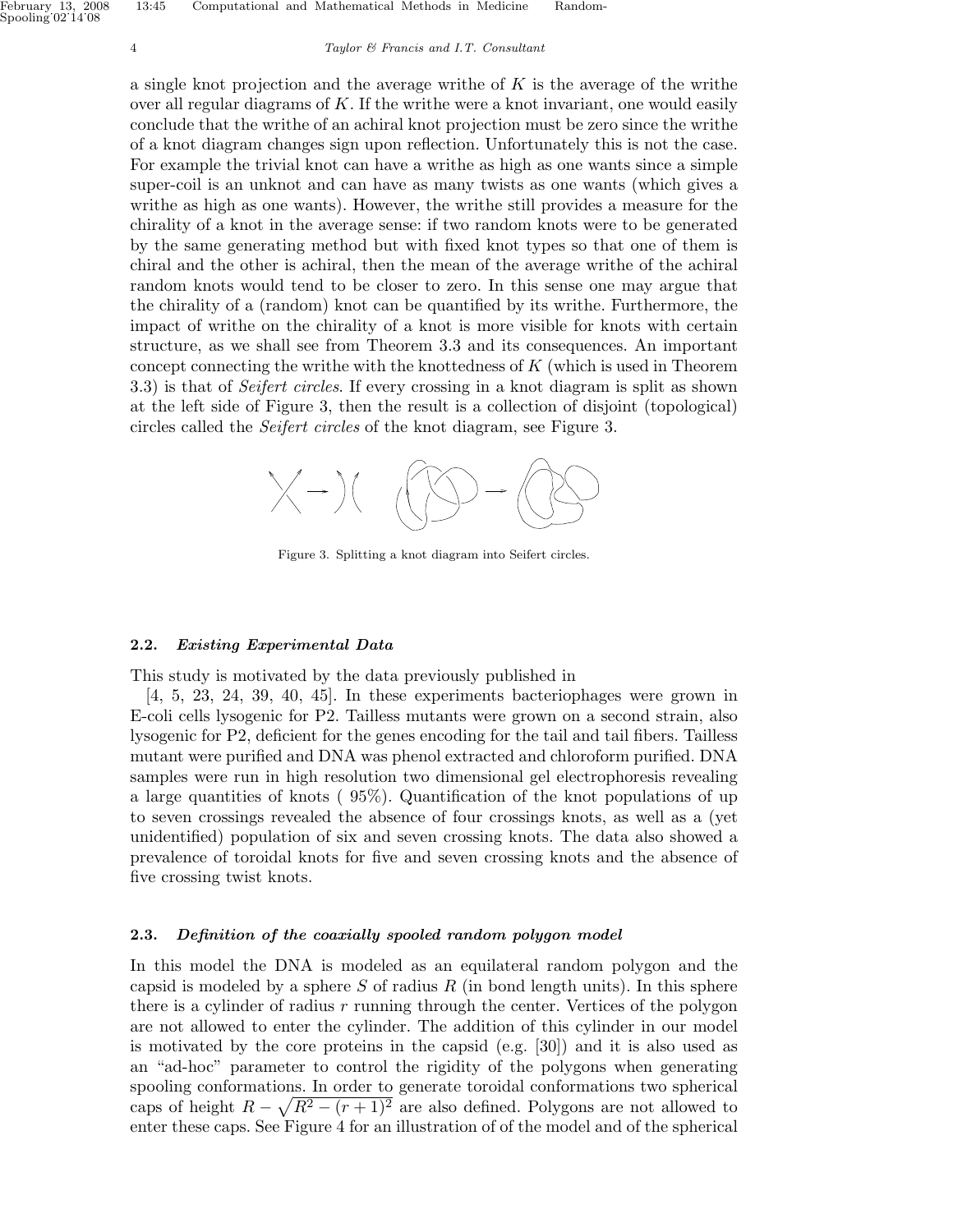

Figure 4. Left: A random spooling DNA packing model. Right: The cap to be avoided by the vertices of the random polygon.

caps. In order to generate a random polygon satisfying the above conditions the following steps are followed. A coordinate system is set so that the original point is the center of  $S$  and the  $z$ -axis is the axis of  $T$ . For simplicity, we may always choose the starting point whose projection is on the x-axis; and without loss of generality, we will use anticlockwise spin packing. Name the vertices of the polygon to be  $X_0, X_1, X_2, \ldots, X_n$ . Once  $X_k$  has been generated, we will follow the following procedure to generate  $X_{k+1}$ . Let the z-coordinate of  $X_k$  be  $z_k$  and consider the plane parallel to the xy-plane. It intersects S at a circle  $C_k$  whose radius r' is at least  $r + 1$ . Let  $r_k = \sqrt{x_k^2 + y_k^2}$  where  $X_k = (x_k, y_k, z_k)$ . Let us try to determine  $r_{k+1} = \sqrt{x_{k+1}^2 + y_{k+1}^2}$  first. Here we will introduce the third parameter h, which is a small positive number. For the time being, let us assume that it is a number set between 0.1 and 0.5. Basically, a larger  $h$  allows more variation in the polygon in its distance to the center of the cylinder as well as in the difference of the  $z$ coordinates between the end points of each edge. We consider the following three cases.

Case 1.  $r + h \leq r_k \leq r' - h$ . In this case, we will choose  $r_{k+1}$  from the interval  $[r_k - h, r_k + h]$  uniformly.

Case 2.  $r_k < r + h$ . In this case, we will choose  $r_{k+1}$  from the interval  $[r, r + 2h]$ uniformly.

Case 3.  $r_k > r' - h$ . In this case, we will choose  $r_{k+1}$  from the interval  $[r'-2h, r']$ uniformly.

Once  $r_{k+1}$  is determined, we will go ahead to determine  $z_{k+1}$ . This is done similarly to the above in three different cases. First set

$$
t_k = \min\{\sqrt{R^2 - (r+1)^2}, \sqrt{R^2 - r_k^2}\}.
$$

Case 1'.  $-t_k + h \leq z_k \leq t_k - h$ . In this case, we will choose  $z_{k+1}$  from the interval  $[z_k - h, z_k + h]$  uniformly.

Case 2'.  $z_k > t_k - h$ . In this case, we will choose  $z_{k+1}$  from the interval  $[t_k-2h, t_k]$ uniformly.

Case 3'.  $z_k < -t_k + h$ . In this case, we will choose  $r_{k+1}$  from the interval  $[-t_k, -t_k + 2h]$  uniformly.

Now we just need to find how much rotation we need to take from the ray  $O_k X_k$ (where  $O_k = (0, 0, z_k)$ ) in the anticlockwise direction (which will then completely determine the coordinates of  $X_{k+1}$ ). Under the condition that  $|X_kX_{k+1}| = 1$ , that angle is given by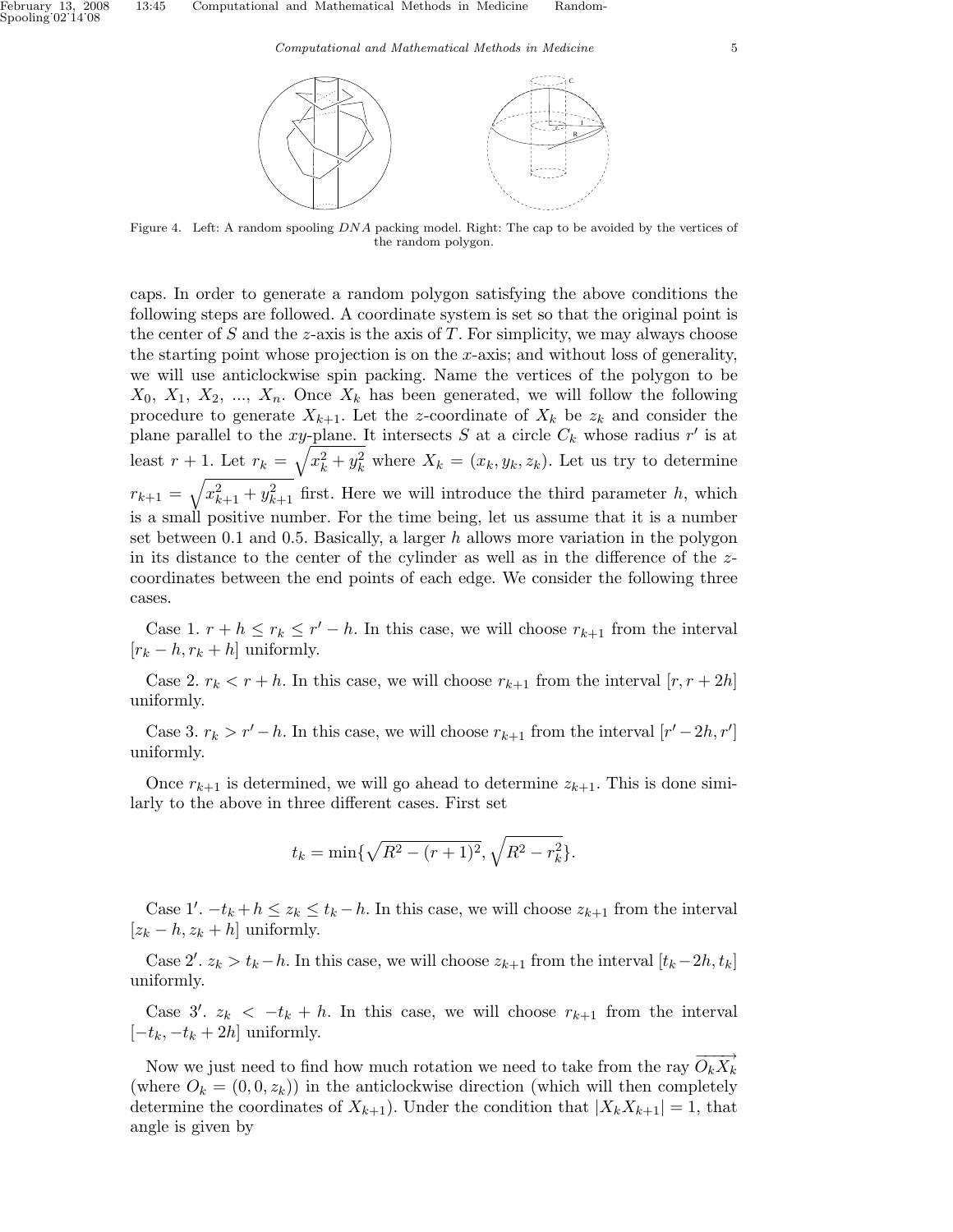$$
\theta_k = \cos^{-1}\left(\frac{r_k^2 + r_{k+1}^2 + z^2 - 1}{2r_kr_{k+1}}\right),\,
$$

where  $z = z_{k+1} - z_k$ . See Figure 5 for an illustration of this process.



Figure 5. Generating  $X_{k+1}$  given  $X_k$ .

And we have

$$
x_{k+1} = r_{k+1} \cos(\sum_{1 \le j \le k} \theta_j), \ y_{k+1} = r_{k+1} \sin(\sum_{1 \le j \le k} \theta_j).
$$

(Keep in mind that  $X_1$  started on the x-axis.) Figure 6 shows a random polygon generated by this algorithm. A polygon with a few segments is shown to illustrate the natural entanglement of such configurations.

We call the polygons generated in the above process spooling random polygons. A spooling random polygon with *n* edges is denoted by  $P_n^s$ .



Figure 6. Left: A coaxially spooled equilateral random walk. Right: A forced closure of the random walk at left by a straight line segment. This figure is generated using Knotplot.

# 2.4. Determination of the Rounding Number

In this model, we can easily control the number of times the polygon will go around the z-axis (the rounding number). Say we want to generate a random polygon that goes around the  $z$ -axis  $m$  times, then we will stop the generating process at the goes around the *z*-axis *m* times, then we will stop the generating process at the first *n* such that  $\sum_{1 \leq j \leq n} \theta_j \geq 2m\pi$  and replace that last generated point  $X_{n+1}$ with  $X_1$ , resulting therefore in a polygon. The last edge of the polygon is no longer of unit length. Although it is conceivable that for a large polygon this probably won't affect its topological property that much, a biologically meaningful way to close the two open ends may still be needed for a more in depth study in the future. In this paper, we will trade off this imperfection for simplicity and speed.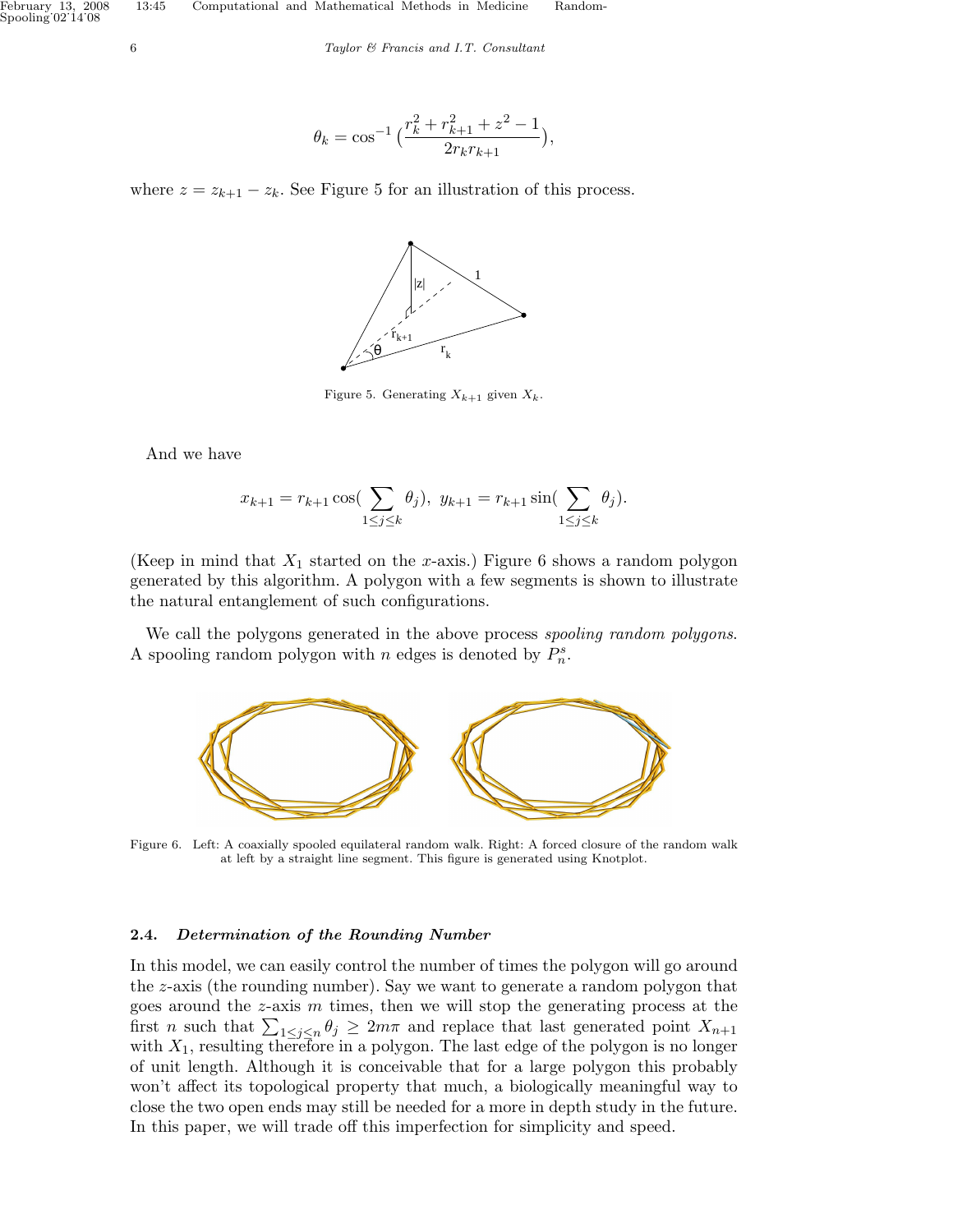#### 2.5. Computation of the Knotting Probability and Complexity

Each polygon is projected along the z-axis. The Dowker code of the resulting diagram is computed and it is simplified using Reidemeister I and II moves. From the simplified Dowker code the unknotted trajectories are identified by computing the Alexander polynomial evaluated at  $t = -1$  (denoted by  $\Delta(-1)$ ). This identification is based on the fact that the trivial knot has  $\Delta(-1) = 1$ . Doing so can cause some error: it is known that  $\Delta(-1)$  does not identify all knotted polygons (i.e.,  $\Delta(-1) = 1$  for some non-trivial knots). However, this error is not large since relatively few knots have the property  $\Delta(-1) = 1$ . The advantage of using  $\Delta(-1)$ (or more generally the Alexander polynomial  $\Delta(t)$  itself) is that the computation of the polynomial is equivalent to the computation of the determinant of certain matrix, which can be done in polynomial time on the number of crossings. Identification of the knots with low crossing number was done by calculating  $\Delta(-2)$  and  $\Delta(-3)$ .

#### 2.6. Computation of the Average Writhe and Average Crossing Number

The average writhe is a geometric measure of self-entanglement which measures non-planarity of a spatial conformation. The average writhe of a closed curve C can be defined using the Gauss double integral

$$
\frac{1}{4\pi} \int_0^L \int_0^L \frac{(\dot{\gamma}(t), \dot{\gamma}(s), \gamma(t) - \gamma(s))}{|\gamma(t) - \gamma(s)|^3} dt ds, \tag{1}
$$

where  $\gamma$  is an equation of C parameterized by arclength, L is the length of C and  $(\dot{\gamma}(t), \dot{\gamma}(s), \gamma(t) - \gamma(s))$  is the triple scalar product of  $\dot{\gamma}(t), \dot{\gamma}(s)$ , and  $\gamma(t) - \gamma(s)$ . For a given projection, the sign of the crossing is determined using the convention as illustrated in Figure 2. At a positive crossing, one can think of the integrand as the measure of the solid angle created by those projections from which the tangent vectors appear to cross. If the crossing is a negative one, the integrand is equal to the measure of this solid angle multiplied by −1. This interpretation of the integrand allows for an easy calculation of the writhe when  $C$  is a polygon of  $n$ segments of unit length. In this case, the Gauss integral in (1) can be written as a double sum over the segments of the polygon:

$$
\sum_{1 \le i \ne j \le n} \frac{1}{4\pi} \int_0^1 \int_0^1 \frac{\left(\dot{\gamma}_i(t), \dot{\gamma}_j(s), \gamma_i(t) - \gamma_j(s)\right)}{|\gamma_i(t) - \gamma_j(s)|^3} dt ds, \tag{2}
$$

where  $\gamma_i$  and  $\gamma_j$  are arclength parameterized equations of the edges  $\ell_i$  and  $\ell_j$  of C. Similarly, the average crossing number  $(ACN)$  of C is given by [16]

$$
\frac{1}{4\pi} \int_0^L \int_0^L \frac{\left| (\dot{\gamma}(t), \dot{\gamma}(s), \gamma(t) - \gamma(s)) \right|}{|\gamma(t) - \gamma(s)|^3} dt ds.
$$
\n(3)

And again, in the case that C is a polygon of n segments of unit length, its ACN can be expressed as

$$
\sum_{1 \leq i \neq j \leq n} \frac{1}{4\pi} \int_0^1 \int_0^1 \frac{\left| (\dot{\gamma}_i(t), \dot{\gamma}_j(s), \gamma_i(t) - \gamma_j(s)) \right|}{|\gamma_i(t) - \gamma_j(s)|^3} dt ds. \tag{4}
$$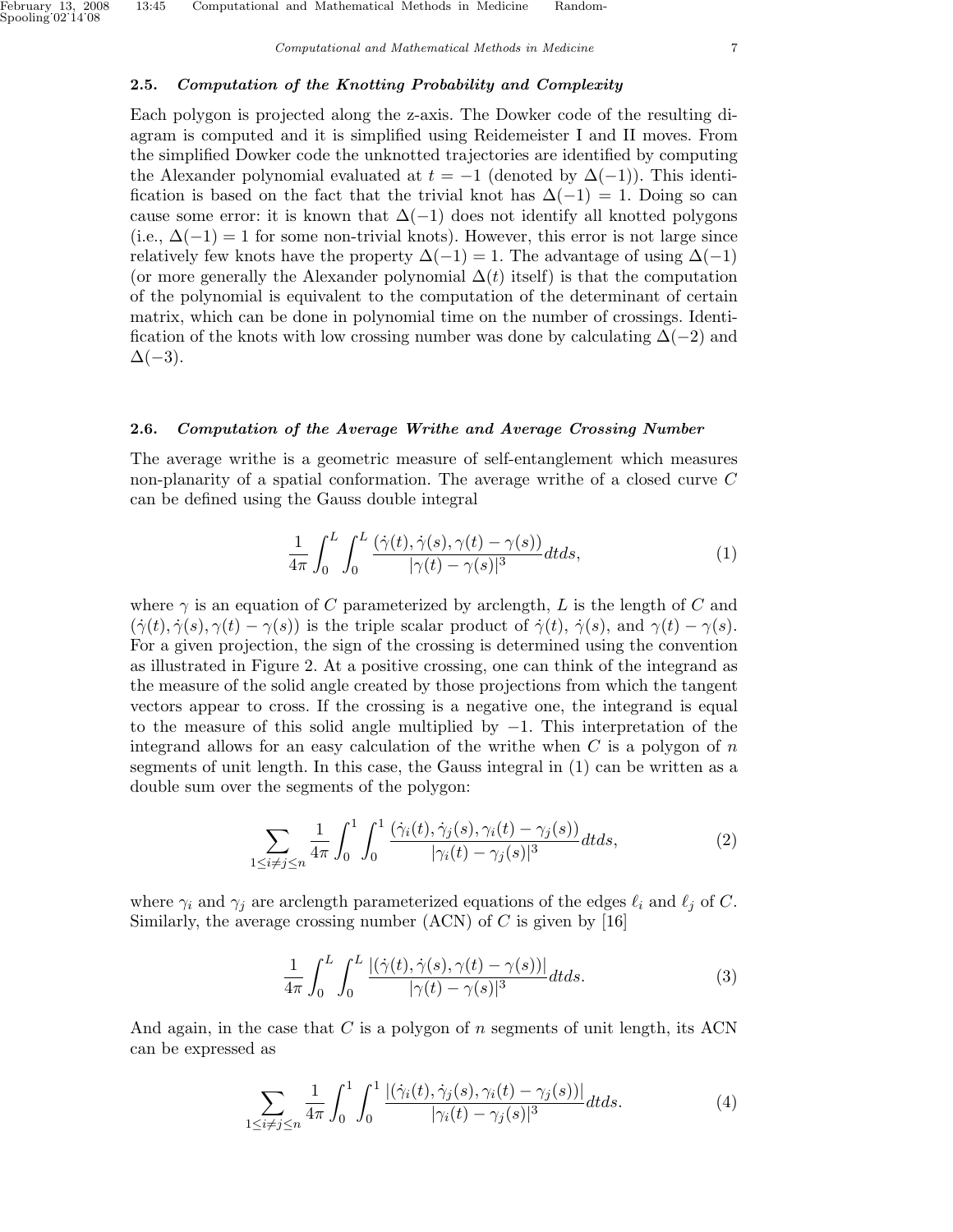# 3. Theoretical Results

The following theorem concerns the mean crossing number of a spooling random polygon.

**Theorem 3.1:** Let  $P_n^s$  be a spooled random polygon of n edges, then the average number of crossings in its projection to the xy-plane perpendicular to its center axis is of the order of  $O(n^2)$ .

**Proof:** Here is an outline of the proof of this lemma. Let  $\ell_1, \ell_2, ..., \ell_n$  be the consecutive edges of  $P_n^s$  and let  $a_{ij} = a(\ell_i, \ell_j)$  be the average crossing number between  $\ell_i$  and  $\ell_j$ , then the ACN of  $P_n$  (written as  $\chi_n$ ) is simply the sum of the  $a(\ell_i, \ell_j)$ 's:  $\chi_n = \sum_{1 \leq i < j \leq n} a_{ij} = \frac{1}{2}$ Etween  $\ell_i$  and  $\ell_j$ , then the ACN of  $P_n$  (written as  $\chi_n$ ) is simply the sum of the  $(\ell_i, \ell_j)$ 's:  $\chi_n = \sum_{1 \leq i < j \leq n} a_{ij} = \frac{1}{2} \sum_{1 \leq i, j \leq n} a_{ij}$ , and  $E(\chi_n) = \sum_{1 \leq i < j \leq n} E(a_{ij}) =$ 1  $\frac{1}{2}\sum_{1\leq i,j\leq n}E(a_{ij}),$  where  $a_{ij}/2$  has the integral form as given in (4). For any  $j>$  $i+1$  and any fixed  $\ell_i$ , there is a positive probability that the starting point of  $\ell_j$ is of a small (constant) distance away from  $\ell_i$  by the way  $\ell_j$  is generated. Since  $\ell_i$  and  $\ell_j$  are confined in the same sphere of radius R,  $\ell_j$  cannot be too far away from  $\ell_i$  either. So the denominator in the integrand of (4) is bounded above by a constant. Since the end point of  $\ell_j$  is independent of the position of  $\ell_i$ , there is a positive probability that the numerator of the integrand of (4) is bigger than a constant (however small it may be). It follows that  $E(a_{ij} \geq b$  for some positive constant b as long as  $\ell_i$  and  $\ell_j$  are not adjacent edges. This implies that  $E(\chi_n) =$ 1  $\frac{1}{2} \sum_{1 \leq i,j \leq n} E(a_{ij}) \geq bn(n-3)/2 = O(n^2)$ ).  $\qquad \qquad \Box$ 

**Remark.** It must be pointed out that the positive constant  $b$  mentioned in the above proof can vary greatly depending on the parameters as shown in Figure 9 in the case of  $h = 0.1$  and  $h = 0.3$ . But the  $O(n^2)$  behavior is clearly seen in the numerical study as shown in Figure 9.

Let us now concentrate on the projection of  $P_n^s$  onto the xy-plane. Call this projection  $D_n$ . Essentially  $D_n$  is treated as a knot diagram and we can compute  $w(D_n)$ , the writhe of  $D_n$ . Because of the special structure of  $P_n^s$ , we have the following result as well. The proof of this is elementary. An interested reader can convince him/her self by working out a few examples.

**Theorem 3.2:** Let  $D_n$  be the projection of a  $P_n^s$  onto the xy-plane and let  $\sigma(P_n^s)$ be the rounding number of  $P_n^s$  (namely the number of times wraps around its central axis), then the number of Seifert circles in  $D_n$  is exactly  $\sigma(P_n^s)$ .

The following important theorem is due to Morton. The original theorem was stated for a general diagram using the number of Seifert circles in the place of  $\sigma(P_n^s)$ . For the original version of the theorem and a proof of it, please refer to [29].

**Theorem 3.3:** [29] Let  $w(D_n)$  be the writhe of  $D_n$ , e be the smallest power of v in the HOMFLY polynomial  $P_{D_n}(v, z)$  of  $D_n$  (which is the same as the HOMFLY polynomial of  $P_n^s$ , of course), and E be the largest power of v in  $P_{D_n}(v, z)$ , then we have  $w(D_n) - (\sigma(P_n^s) - 1) \le e \le E \le w(D_n) + (\sigma(P_n^s) - 1).$ 

An immediate consequence of this theorem is the following important corollary. It reveals a very nice relation between the writhe of  $D_n$  and the chirality of  $P_n^s$ .

**Corollary 3.4:** [29] If  $|w(D_n)| \ge \sigma(P_n^s)$ , then  $P_n^s$  is a non-trivial knot. Furthermore, in this case  $P_n^s$  cannot be an achiral knot.

**Proof:** We have  $e = 0 = E$  for the unknot (by the definition of the HOMFLY polynomial). Yet if  $|w(D_n)| \ge \sigma(P_n^s)$ , then either  $e \ge 1$  or  $E \le -1$ . On the other hand, if  $P_n^s$  is an achiral knot, then it is equivalent to its mirror image.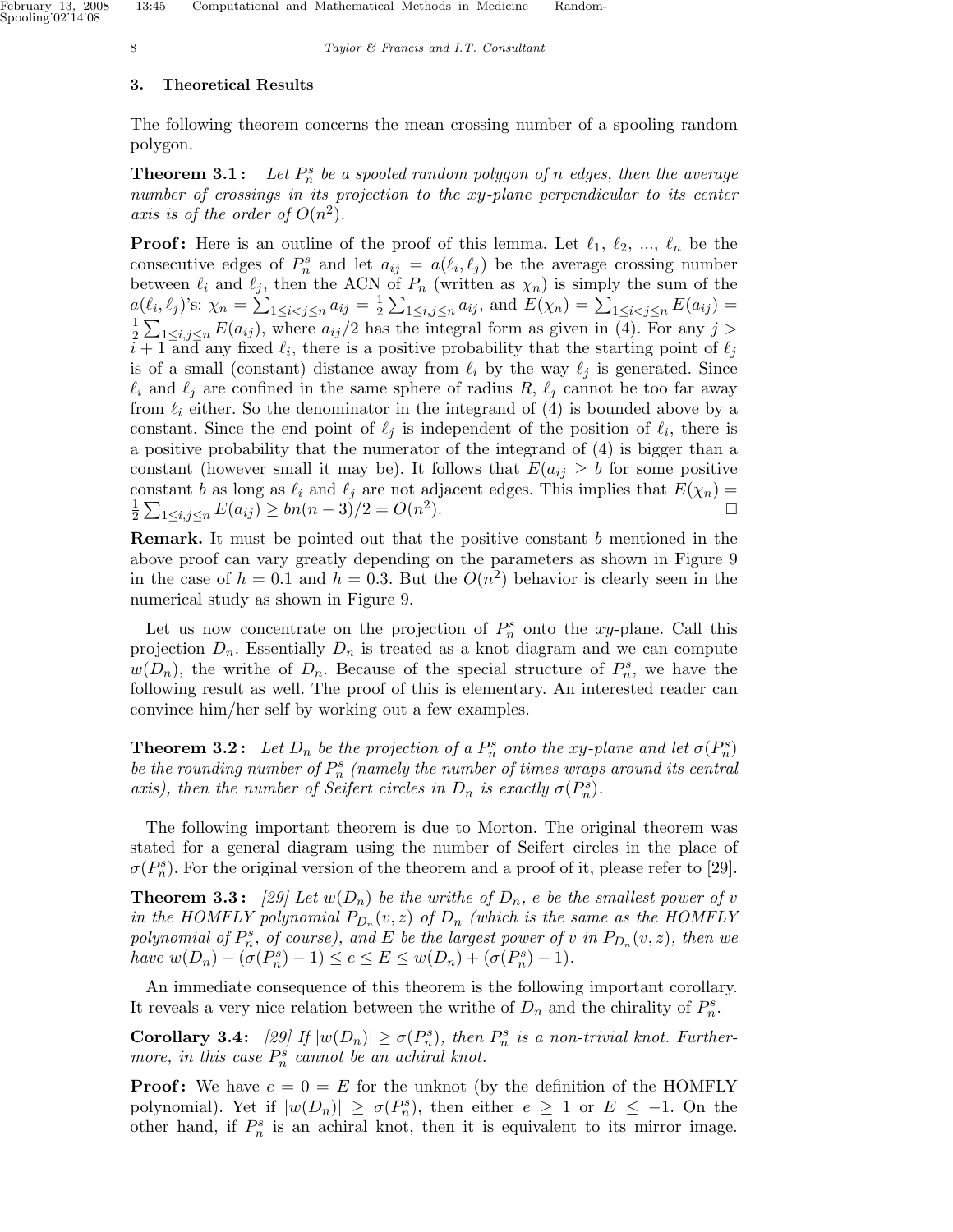Since  $P_K(v, z) = P_{K'}(v^{-1}, z)$  when K' is the mirror image of K, it follows that  $P_{D_n}(v, z) = P_{D_n}(v^{-1}, z)$ . Therefore  $e = -E$  so we must have  $e \leq 0 \leq E$ . But again, if  $w(D_n) \ge \sigma(P_n^s)$ , we have  $1 \le e$  and if  $w(D_n) \le -\sigma(P_n^s)$ , we have  $E \le -1$ , leading to contradictions in both cases. Thus  $P_n^s$  has to be a chiral knot.  $\Box$ 

This corollary clear shows that if  $P_n^s$  is knotted because of its high writhe (as initially proposed in [5]), then it simply cannot be an achiral knot. So if the DNA in a bacteriophage capsid is packed in a coaxially spooled way with certain writhe bias, then one would observe a large proportion of knots and none of these knots would be achiral. In extreme cases one would expect the figure eight knot to be missing.

Theorem 3.3 can be strengthened to the following theorem, which relates the writhe of  $D_n$  to the complexity of  $P_n^s$ .

**Theorem 3.5:** Let  $w(D_n)$  be the writhe of  $D_n$  such that  $|w(D_n)| - \sigma(P_n^s) = q \ge 0$ , then  $P_n^s$  is a non-trivial knot with minimum crossing number at least  $(q+2)/2$ .

**Proof:** Let us consider the case  $w(D_n) \ge \sigma(P_n^s) + q$ . In this case,  $P_n^s$  must be a non-trivial knot by Corollary 3.4. Let us look a minimum diagram D (which of course is likely to be different from  $D_n$ ). It is obvious that  $w(D) \leq Cr(D)$ . Furthermore, we must have  $s(D) \leq Cr(D)$  where  $s(D)$  is the number of Seifert circles of  $D$ . Otherwise  $D$  would be a simple diagram with only twists that can be untwisted using Reidemeister I move repeatedly. Applying Theorem 3.3 to  $D_n$  and D separately, we have  $w(D_n) - \sigma(P_n^s) + 1 \le e \le E \le w(D) + s(D) - 1$ . It follows that  $q+1 \leq 2Cr(D)-1$ . That is,  $Cr(D) \geq (q+2)/2$  where  $Cr(D)$  is the minimum crossing number of  $P_n^s$  since D is a minimal projection of  $P_n^s$  by our choice. The case of  $w(D_n) \leq -(n+q)$  can be similarly handled and is left to the reader as an exercise.  $\Box$ 

Remark. It is important for us to point out here that the writhe we talked about in the above discussion refers to the writhe of the diagram of the random polygon (which is the projection of the polygon along the z-axis), not the average writhe of that polygon. Theorem 3.3 does not apply if we use the average writhe instead, because if we project the polygon into a plane that is not parallel to the xy-plane, then the number of Seifert circles in that diagram may no longer be the same as the rounding number of the polygon. Therefore, in our simulation study, we would only study the mean of the writhe of the diagram of the polygons into the xy-plane, not the mean average writhe. But our result for the crossing number is for the mean average crossing number (mean ACN).

## 4. Numerical Results

As mentioned in the methods section our model has three parameters  $R$ ,  $r$  and  $h$ , where  $R$  and  $r$  are the radii of the confining sphere and cylinder respectively and h is the parameter that controls the degree of randomness of the polygon at each step and therefore the rigidity of the chain. In order to illustrate the results of the simulations two values of h are used (i.e.  $h = 0.1$  and  $h = 0.3$ ). The values of R and r are also fixed and results for  $R = 10$  and  $r = 1$  are shown. For simplicity the starting point for all polygons is set to be  $(1.5, 0, 0)$ . These studies are only our initial efforts to try to understand the model and how the parameters affect our results. Routine studies with systematic testings on these parameters will be performed in the future.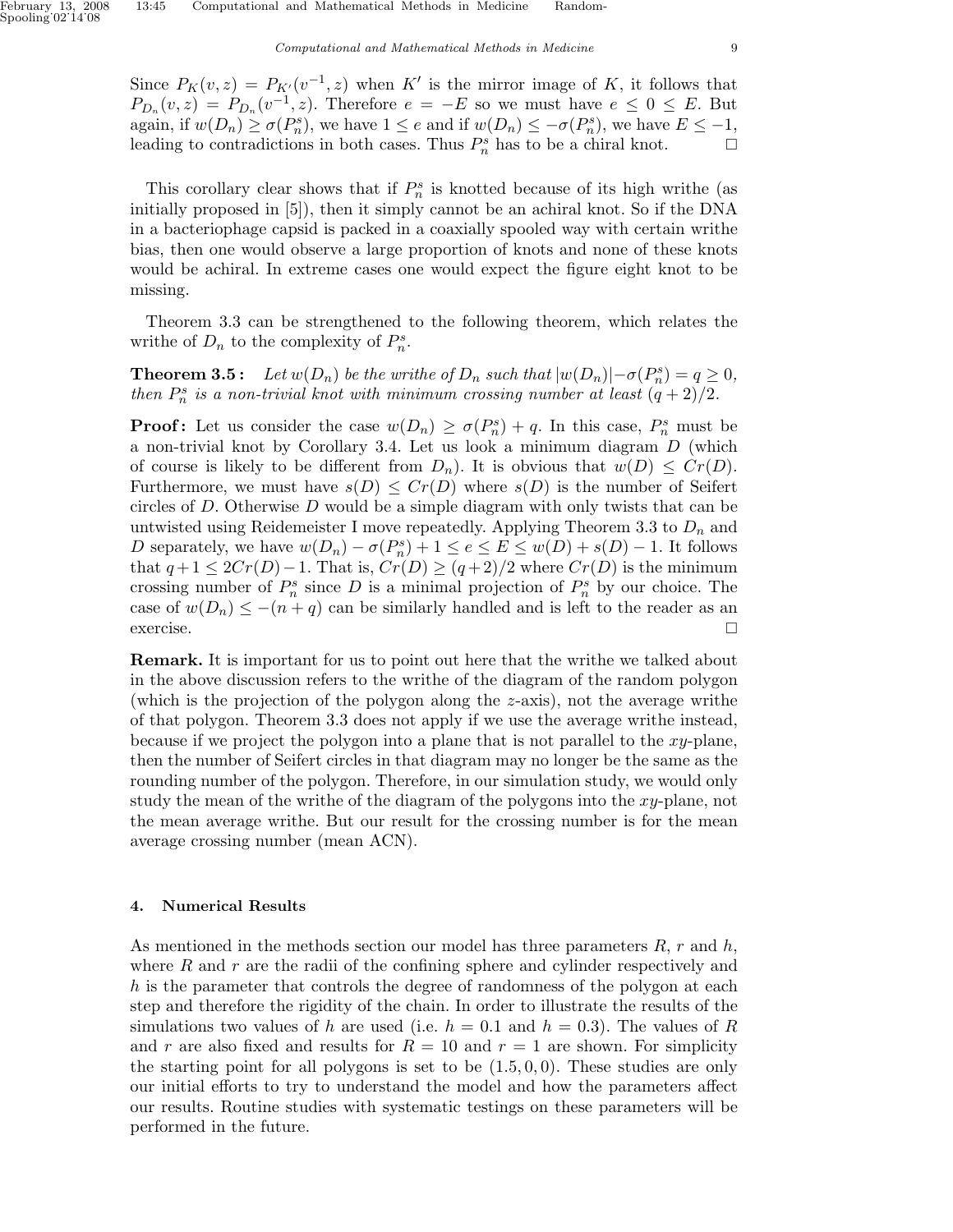Spooling˙02˙14˙08

10 Taylor & Francis and I.T. Consultant

# 4.1. The Mean Radius of Gyration of the Spooling Random Polygons: the Interplay between h and R

In order to test the effects of the parameter  $h$  (as defined in section 2.3) on the dimensions of the knot we calculated the mean radius of gyration of spooling random polygons. Figure 7 below shows our results. Not surprisingly, polygons generated with  $h = 0.1$  have conformations tighter than those generated with  $h = 0.3$ . More importantly even for  $n = 200$ , the mean radius of gyration for the  $h = 0.1$  case is still far away from  $R = 10$  (below 3), indicating that most of these polygons are still tightly wrapped around the central cylinder and that the confining sphere did not really play an important role here. However, in the case of  $h = 0.3$  the mean radius of gyration is more than 8.5 when  $n = 200$ , indicating that the polygons could have gone beyond  $R = 10$  if not confined by the sphere.



Figure 7. The mean radius of gyration of the spooling random polygons: The bottom curve is for  $h = 0.1$  and the top one is for  $h = 0.3$ .

# 4.2. The Knotting Probability of the Spooling Random Polygons

As expected from the tighter structures found for  $h = 0.1$ , the knotting probability increased faster in the case  $h = 0.1$  than in the case  $h = 0.3$ . Remarkably and in high contrast with other random polygon models the knotting probability rapidly saturates (as it is observed experimentally). However, in contrast with the results published in [8, 45] larger polygons show higher knotting probability than shorter ones. When  $w(D_n)$  is large, but not over  $\sigma(P_n^s)$ , how does it affect the knotting probability of  $P_n^s$ ? We suspect that the knotting probability would be much higher for a spooling random polygon  $P_n^s$  with a fixed large writhe  $w(D_n)$ . A detailed numerical study on this is planned for the future.

# 4.3. The Mean Average Crossing Number of  $P_n^s$

The mean average crossing number helps to estimate the complexity of the knots in the average sense [42]. Knots extracted from bacteriophage P4 have been estimated to have an average of 30 crossings [4]. Here we computed the mean of the average crossing number before Reidemeister moves were removed, therefore a much higher number is expected. Figure 9 shows the result of our numerical study on the mean crossing number of  $P_n^s$  (as a function of n). Polynomials of degree two are fitted to the data as it is suggested by Theorem 3.1. Interestingly the mean average crossing number is heavily dependent on the parameter  $h$ , suggesting that more complex knots are found for smaller h when the rest of the parameters are held fixed. This is consistent with our numerical result on knotting probability shown in Figure 8.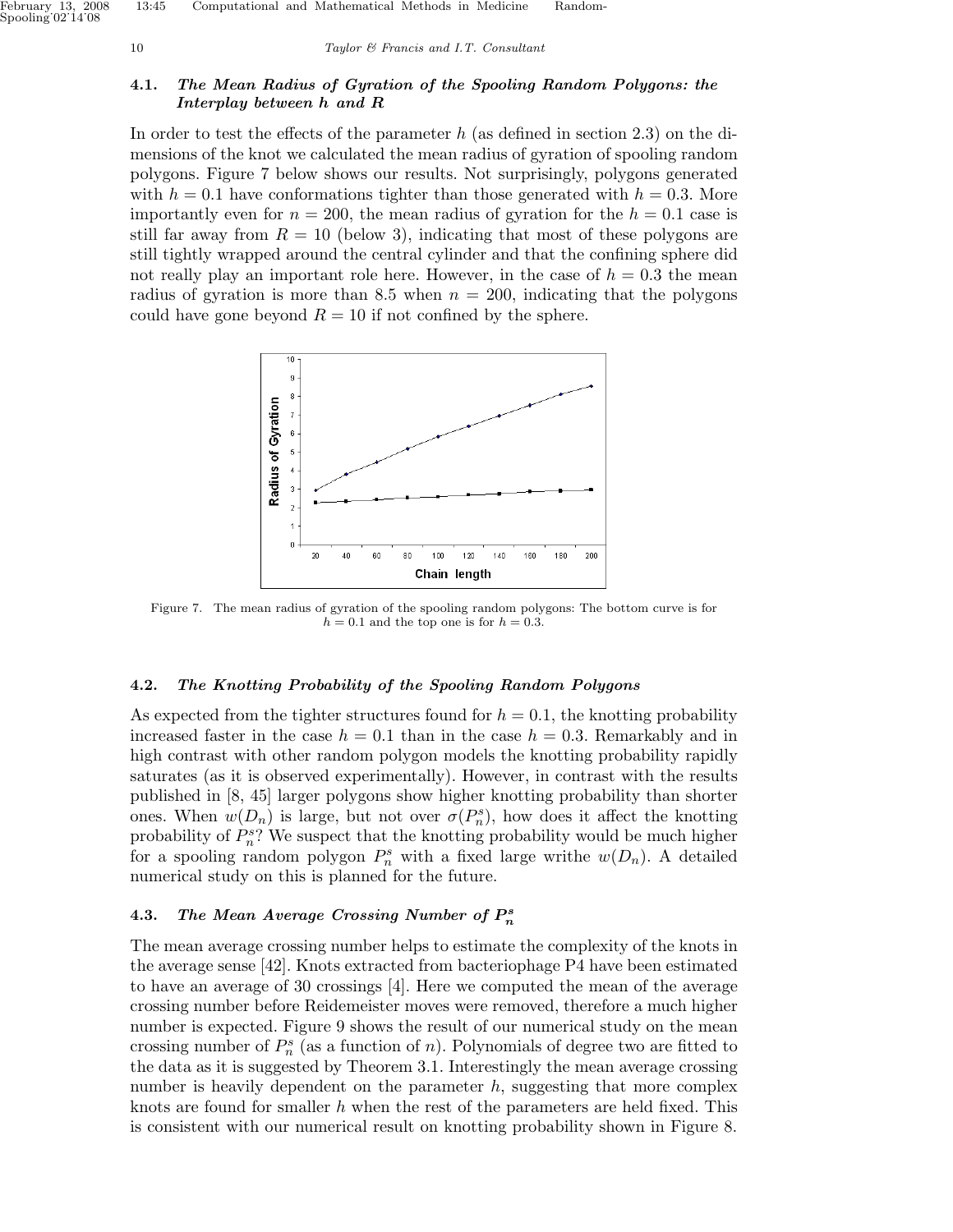Computational and Mathematical Methods in Medicine 11



Figure 8. Knot Probability of the random spooling model.



Figure 9. The mean ACN of  $P_s^n$  with n up to 200.

# 4.4. Knot Distribution of the Spooling Random Polygons

Next we estimated the distribution of knots for up to six crossings. The result for chains of 50 segments and  $h = 0.1$  are shown in Table 1. Interestingly and in contrast with completely random polygons the distribution shows an elevated number of five crossing knots with respect to the four crossing knots. It is also important to highlight that (also in contrast with random models) the knot  $5<sub>1</sub>$  is more probable than its twist counterpart. Therefore the spooling model presents features that are observed experimentally. However the match between these results and the results observed experimentally is not perfect. For example, the figure eight knots do occur (although with a relatively low percentage). But this should not surprise us, since we did not take out the polygons with small writhe values and Corollary 3.4 only guarantees us that there will be no achiral knots (such as the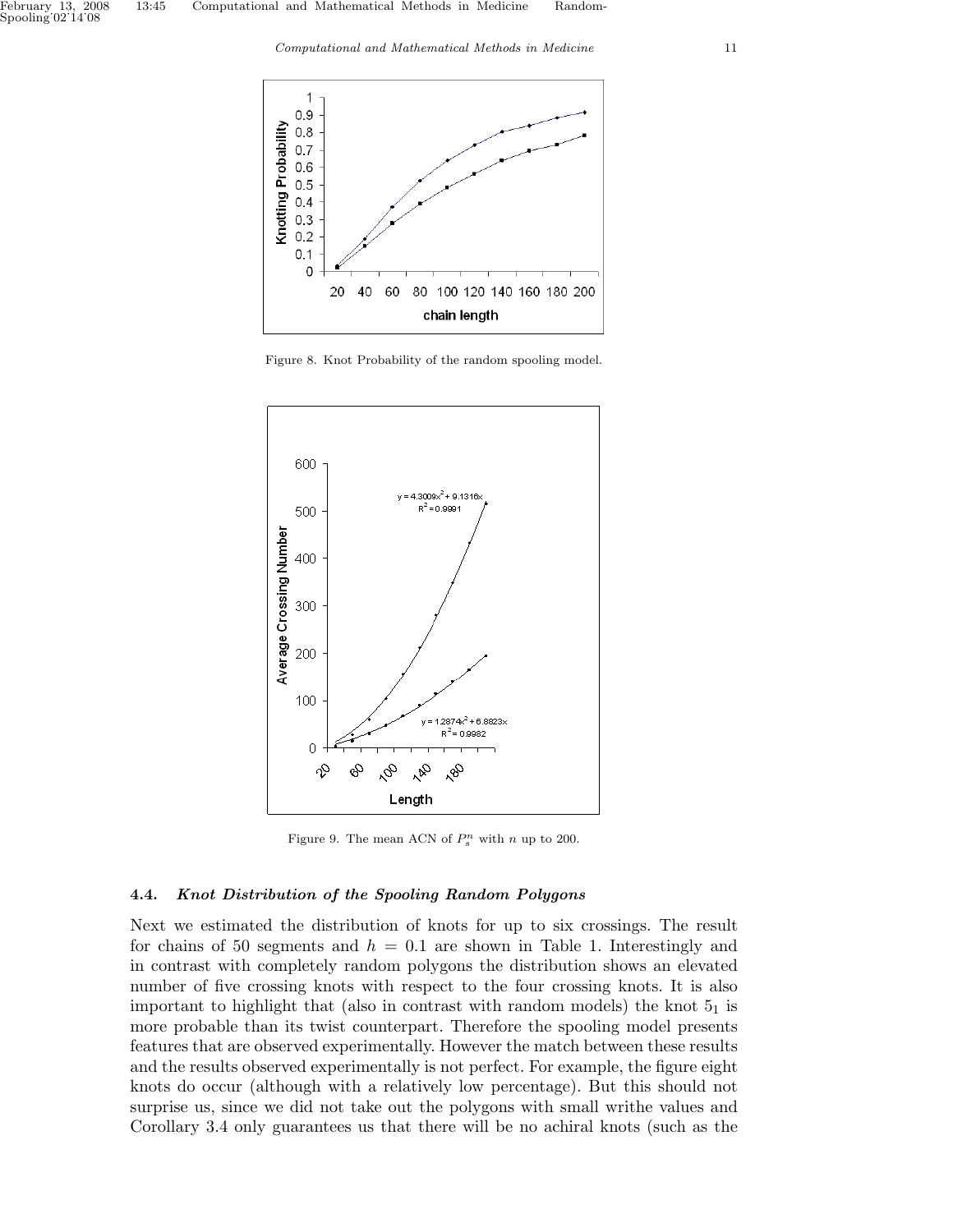figure eight knot) if the absolute writhe of the polygon is large than its rounding number. In our case, the mean absolute writhe is calculated to be about 1.6 which is much smaller than the mean rounding number, which is larger than 5.

| ∣ Knot                                                                            |  |  |  |  |  |
|-----------------------------------------------------------------------------------|--|--|--|--|--|
| Probability   0.64   0.157   0.012   0.017   0.016   0.001   0.002   0.001   0.07 |  |  |  |  |  |

Table 1. Knot distribution up to 6 crossings in the case of  $h = 0.1$ ,  $n = 50$ .

#### 5. Conclusions

In this paper, we have introduced a new computational model to investigate DNA knots extracted from bacteriophage P4. This model assumes an initial biased conformation suggested by current models of DNA packing in bacteriophages, and it incorporates a degree of randomness. How much randomness there is in the packing of the genome is a matter of discussion [12, 26]. This is an effort to bring two highly deviated approaches: total randomness or complete organization. As we pointed out in the introduction section, although both types of idealized models (total randomness or complete organization) have their own merit, they fail to produce numerical results that accurately reflect all aspects of DNA knots extracted from bacteriophage P4. Therefore, it is important for us to explore new models such as the one proposed here.

Our preliminary study of the random spooling polygons showed that this model can indeed produce numerical results that can partially describe the knotting probability and the knot distribution observed experimentally. Furthermore, because of the special structure of these polygons we are able to carry out some rigorous mathematical analysis. These analytical results give an important support and meaningful interpretation of our numerical results.

Further explorations of the random spooling polygon model will be needed in order for us to understand it better. More in depth numerical studies will be needed. As we pointed out earlier, we will need to explore the effects of the parameters used in the model in more detail. A big task will be to determine the effect of excessive writhe on the knotting probability.

Additionally, it may also be important for us to impose further conditions on the model due to new geometric or topological restrictions observed experimentally. For example, our current model lacks volume exclusion, however a number of studies have shown that electrostatics play an important role in the packing reaction and in the organization of the chromosome  $(e.g. [17])$ . Also, in this study we made several assumptions that will need to be investigated in the future. First we have introduced an internal cylinder as an 'ad-hoc' parameter and also as a model for the core proteins. Second our polygons are obtained by (artificially) adding a new segment to close the open equilateral chains generated by our method, this may produce artifacts. More realistic rejoining of the chain ends should be investigated.

While some existing theoretical results in knot theory can be nicely applied to the random spooling polygon model as we have demonstrated in Section 3, the model remains a challenge for further mathematical analysis. For instance, if we remove the requirement that the random polygons spool around a central cylinder in the confining capsid, then how can we generalize Theorem 3.3 and its corollaries (in Section 3)? On the other hand, can we use the average writhe of the polygon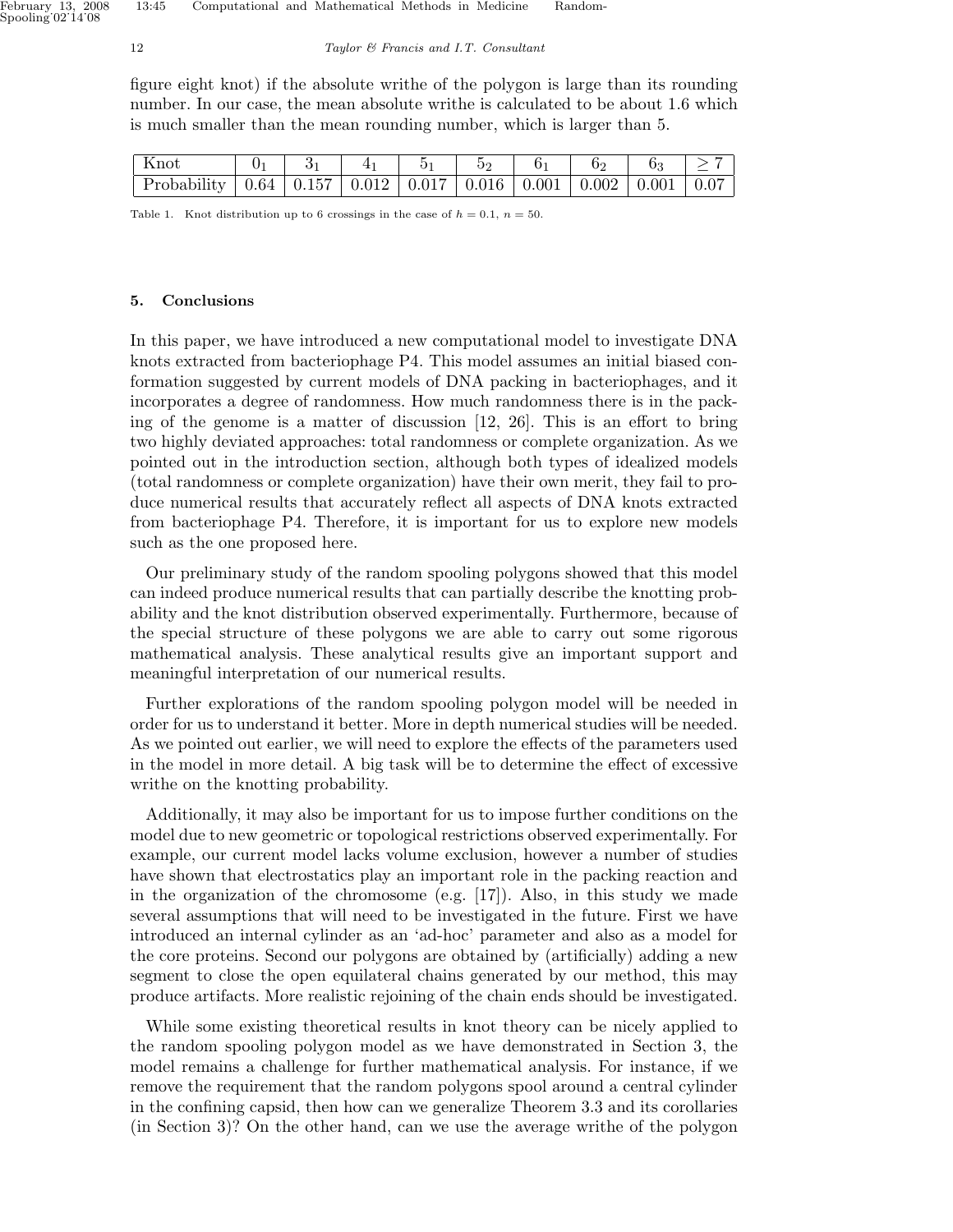#### REFERENCES 13

instead of the writhe of a particular projection? The reason is that in practice, it is hard to determine what projection plane is the one we need. These are the mathematical issues that we will explore in the future.

## References

- [1] C. Adams, The Knot Book: An elementary introduction to the mathematical theory of knots. Revised reprint of the 1994 original, American Mathematical Society, Providence, RI, 2004.
- [2] J. Arsuaga et al., Sampling Large Random Knots in a Confined Space, J. Physics A 40 (2007), pp. 11697–11711.
- [3] J. Arsuaga et al., Investigation of viral DNA packaging using molecular mechanics models, Biophys. Chem. 101 (2002), pp. 475–484.
- [4] J. Arsuaga et al., Knotting probability of DNA molecules confined in restricted volumes: DNA knotting in phage capsids. Proc. Natl. Acad. Sci. USA 99 (2002), pp. 5373–5377.
- [5] J. Arsuaga et al., DNA knots reveal a chiral organization of DNA in phage capsids, Proc. Natl. Acad. Sci. USA 102 (2005), pp. 9165–9169.
- [6] K. Aubrey, S. Casjens and G. Thomas, Secondary structure and interactions of the packaged dsDNA genome of bacteriophage P22 investigated by Raman difference spectroscopy, Biochemistry 31 (1992), pp. 11835–11842.
- [7] L. Black et al., Ion etching bacteriophage T4: support for a spiral-fold model of packaged DNA, Proc. Natl. Acad. Sci. USA 82 (1985), pp. 7960–7964.
- [8] T. Blackstone et al., The role of writhe in DNA condensation, Proceedings of International Workshop on Knot Theory for Scientific Objects. OCAMI Studies Volume 1 (2007). Osaka Municipal Universities Press; pp. 239–250.
- [9] F.P. Booy et al., Liquid-crystalline, phage-like packing of encapsidated DNA in herpes simplex virus. Cell. textbf64(1991), pp.1007–1015.
- [10] K. Cerritelli et al., Encapsidated conformation of bacteriophage T7 DNA, Cell 91 (1997), pp. 271–280.
- [11] D.K. Chattoraj and R.B. Inman, Location of DNA ends in P2, 186, P4 and lambda bacteriophage heads, J. Mol. Biol. 87 (1974), pp. 11–22.
- [12] L. R. Comolli, A. J. Spakowitz, C. E. Siegerist, P. J. Jardine, S. Grimes, D. L. Anderson, C. Bustamante and K. H. Downing, Three-dimensional architecture of the bacteriophage phi29 packaged genome and elucidation of its packaging process, Virology, in press.
- [13] W.C. Earnshaw and S.R. Casjens, *DNA packaging by the double-stranded DNA bacteriophages*, Cell 21 (1980), pp. 319–331.
- [14] A. Evilevitch et al., *Osmotic pressure inhibition of DNA ejection from phage*, Proc. Natl. Acad. Sci. USA 100 (2003), pp. 9292–9295.
- [15] G. Gouesbet, S. Meunier-Guttin-Cluzel and C. Letellier, Computer evaluation of Homfly polynomials by using Gauss codes, with a skein-template algorithm, Appl. Math. Comput. 105 (1999), pp. 271–289.
- [16] M.H. Freedman and Z. He, Divergence-free Fields: Energy and Asymptotic Crossing Number, Annals of Math. 134 (1991), pp. 189–229.
- [17] D. N. Fuller, J. P. Rickgauer, P. J. Jardine, S. Grimes, D. L. Anderson, D. E. Smith. Ionic effects on viral DNA packaging and portal motor function in bacteriophage phi 29. (2007) Proc Natl Acad Sci U S A. 104, (2007) 11245-11250.
- [18] N. Hud, Double-stranded DNA organization in bacteriophage heads: an alternative toroid-based model, Biophys. J. 69 (1995), pp. 1355–1362.
- [19] P. J. Jardine and D. L. Anderson DNA packaging in double-stranded DNA phages The bacteriophages (2006), Ed. Richard Calendar, Oxford University Press, pp. 49–65
- [20] E. Kellenberger et al., Considerations on the condensation and the degree of compactness in noneukaryotic DNA-containing plasmas, In Bacterial Chromatin: Proceedings of the Symposium "Selected Topics on Chromatin Structure and Function" (eds. C. Gualerzi and C. L. Pon), Springer, Berlin (1986), pp. 11–25.
- [21] J.C. LaMarque, T.L. Le and S.C. Harvey, *Packaging double-helical DNA into viral capsids*, Biopolymers 73 (2004), pp. 348–355.
- [22] J. Lepault et al., Organization of double-stranded DNA in bacteriophages: a study by cryo-electron microscopy of vitrified samples. EMBO J. 6 (1987), pp. 1507–1512.
- [23] L. F. Liu, J. L. Davis and R. Calendar, Novel topologically knotted DNA from bacteriophage P4 capsids: studies with DNA topoisomerases, Nucleic Acids Res. 9 (1981), pp. 3979–3989.
- [24] L.F. Liu et al., *Knotted DNA from bacteriophage capsids*, Proc. Natl. Acad. Sci. USA **78** (1981), pp. 5498–5502.
- [25] C. Livingston, *Knot theory*, Carus Mathematical Monographs 24, AMS (1993).
- [26] C. R. Locker, S. D. Fuller, S. C. Harvey. DNA organization and thermodynamics during viral packing, Biophys J. 93 (2007) pp. 2861–2869.
- [27] C. Micheletti et al., *Knotting of random ring polymers in confined spaces*, J. Chem. Phys. **124** (2006), pp. 064903.1 –64903.10.
- [28] K. Millett, Knotting of regular polygons in 3-space, Random knotting and linking (Vancouver, BC, 1993), World Sci. Publishing, Singapore (1994), pp. 31–46.
- [29] H.R. Morton, Seifert circles and knot polynomials, Math. Proc. Cambridge Phil. Soc. 99 (1986), pp. 107–109.
- [30] A.S. Petrov, M.B. Boz and S.C. Harvey, The conformation of double-stranded DNA inside bacteriophages depends on capsid size and shape, J Struct Biol. 160 (2007) pp. 241–248.
- [31] G.R. Pruss, J.C. Wang and R. Calendar, In vitro packaging of satellite phage P4 DNA. Proc. Natl. Acad. Sci USA 71 (1974) pp. 2367–2371.